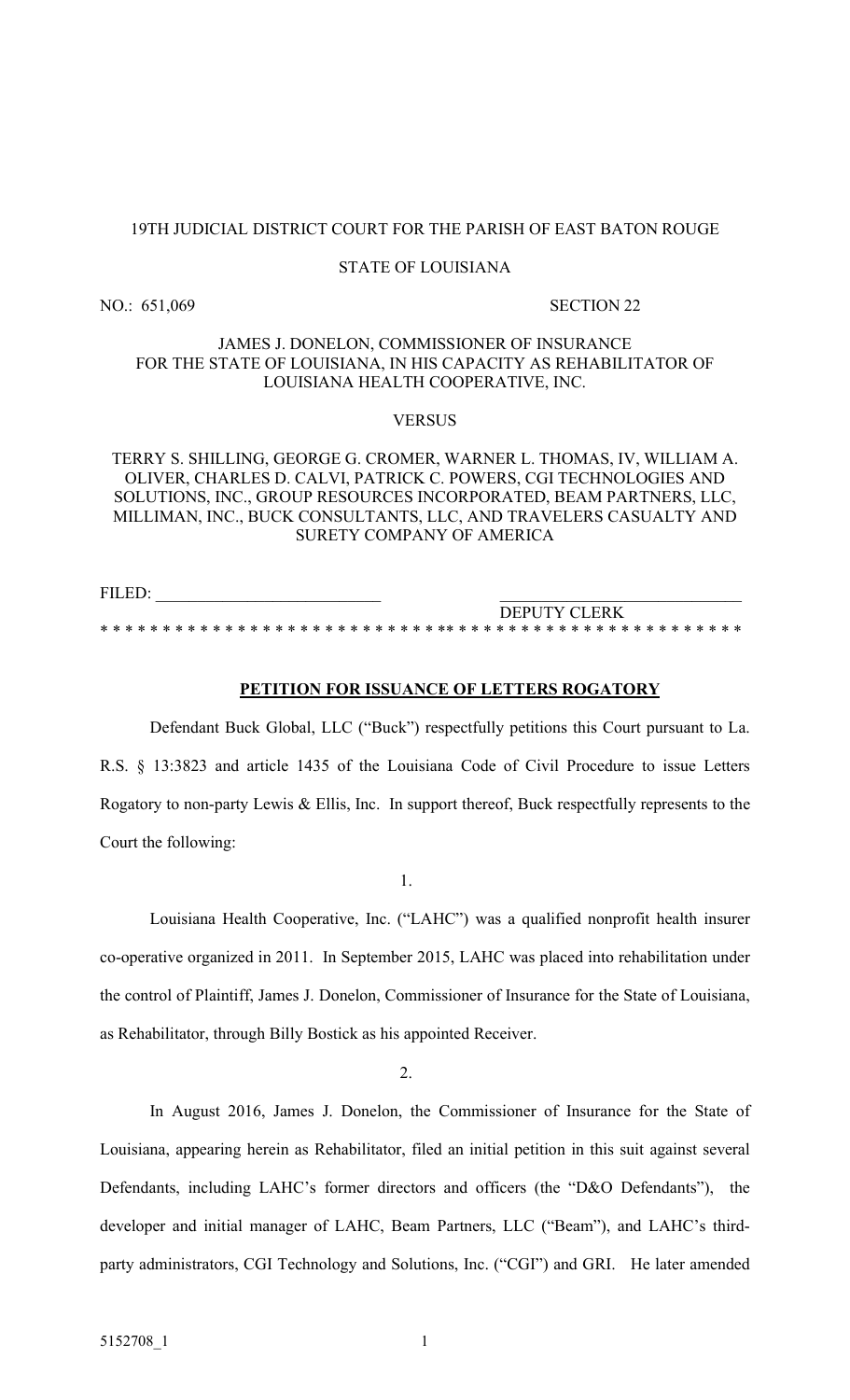his suit to name two Defendants who provided actuarial services to LAHC – Buck and Milliman, Inc., and, later, several insurers of LAHC's directors and officers.

3.

 In his Petition, Plaintiff has made allegations seeking damages related to the failure of LAHC.

4.

 To properly defend itself in this litigation, Buck needs access to certain records maintained by Lewis & Ellis, Inc. ("Lewis & Ellis"), a non-party.

5.

In connection therewith, Lewis  $&$  Ellis possesses records in the ordinary course of its business which pertain to the allegations that underlie the Plaintiff's claims.

6.

 In order that there be full discovery of the relevant facts pertaining to this matter, Buck needs to obtain certified copies of records from Lewis & Ellis, which is located in Allen, Texas and which can be served at: 700 Central Expressway South, Suite 550, Allen, TX 75013.

7.

 The records sought, all of which are relevant to the underlying litigation, are set out in detail in the attached Notice of Records Only Deposition, which is attached to this Petition.

8.

Accordingly, Buck respectfully requests this Honorable Court to issue Letters Rogatory to the appropriate authorities in Collin County, Texas so that it may issue a Subpoena Duces Tecum to Lewis & Ellis, to produce records as set forth in the attached Notice of Records Only Deposition.

 WHEREFORE, Defendant, Buck Global, LLC, respectfully prays that this Honorable Court grant its Petition for Issuance of Letters Rogatory to request the appropriate authorities in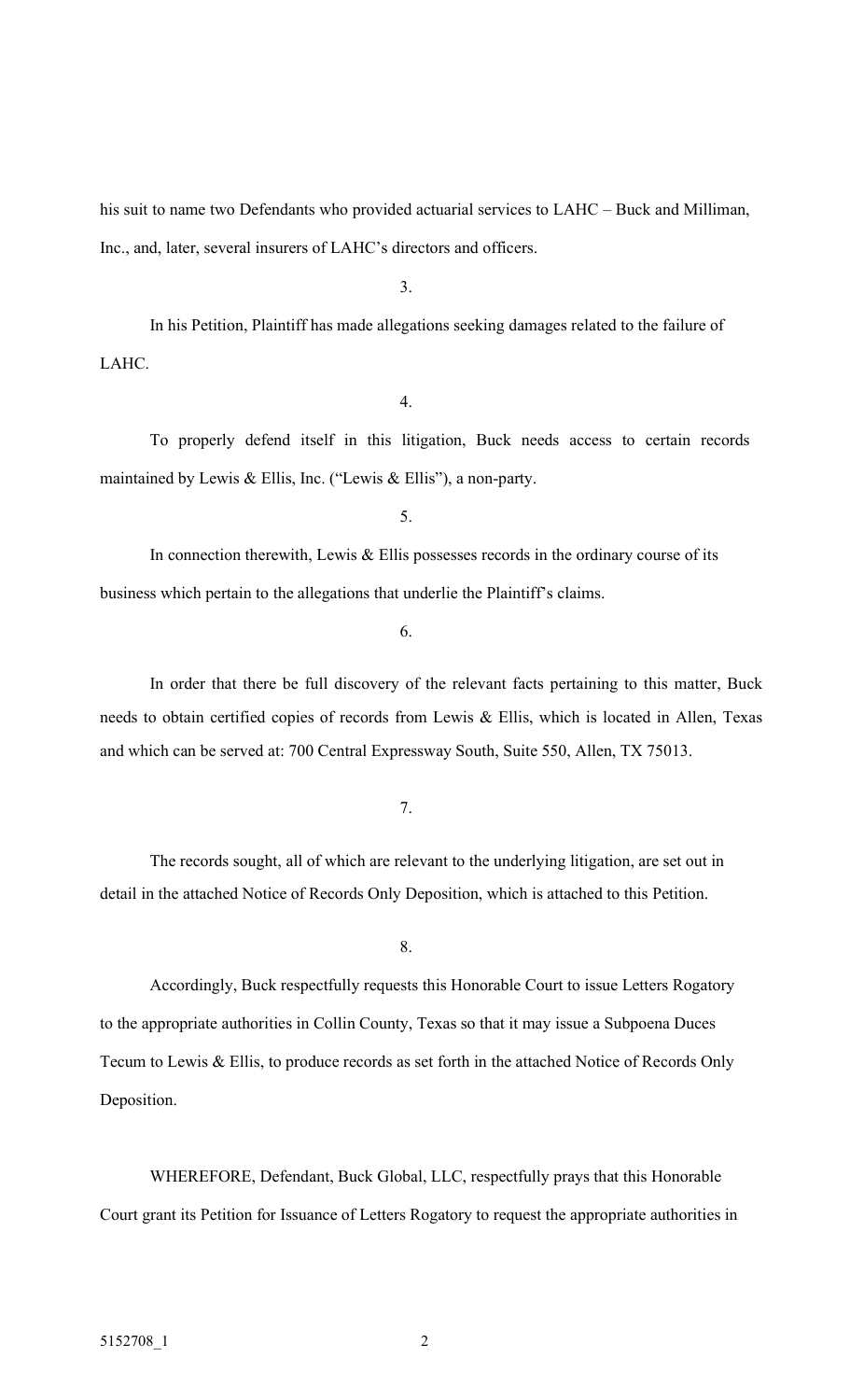Collin County, Texas to process and issue a Subpoena Duces Tecum to Lewis & Ellis, Inc., to

produce records as per the Notice of Records Only Deposition attached hereto as Exhibit "A."

Respectfully submitted,

/s/ James A. Brown James A. Brown, T.A. (La. Bar #14101) Sheri L. Corales (La. Bar # 37643) LISKOW & LEWIS 701 Poydras Street, Suite 5000 New Orleans, Louisiana 70139-5099 Telephone: (504) 581-7979 Facsimile: (504) 556-410 jabrown@liskow.com scorales@liskow.com

David R. Godofsky, pro hac vice (D.C. Bar # 469602) ALSTON & BIRD LLP 950 F Street NW Washington, DC 20004 Telephone: (202) 239-3392 Facsimile: (202) 654-4922 David.Godofsky@alston.com

Attorneys for Buck Global, LLC

# CERTIFICATE OF SERVICE

I HEREBY CERTIFY that a copy of the above and foregoing Petition for Issuance of

Letters Rogatory has been served upon all known counsel of record by e-mail, this 14th day of October, 2020.

/s/ James A. Brown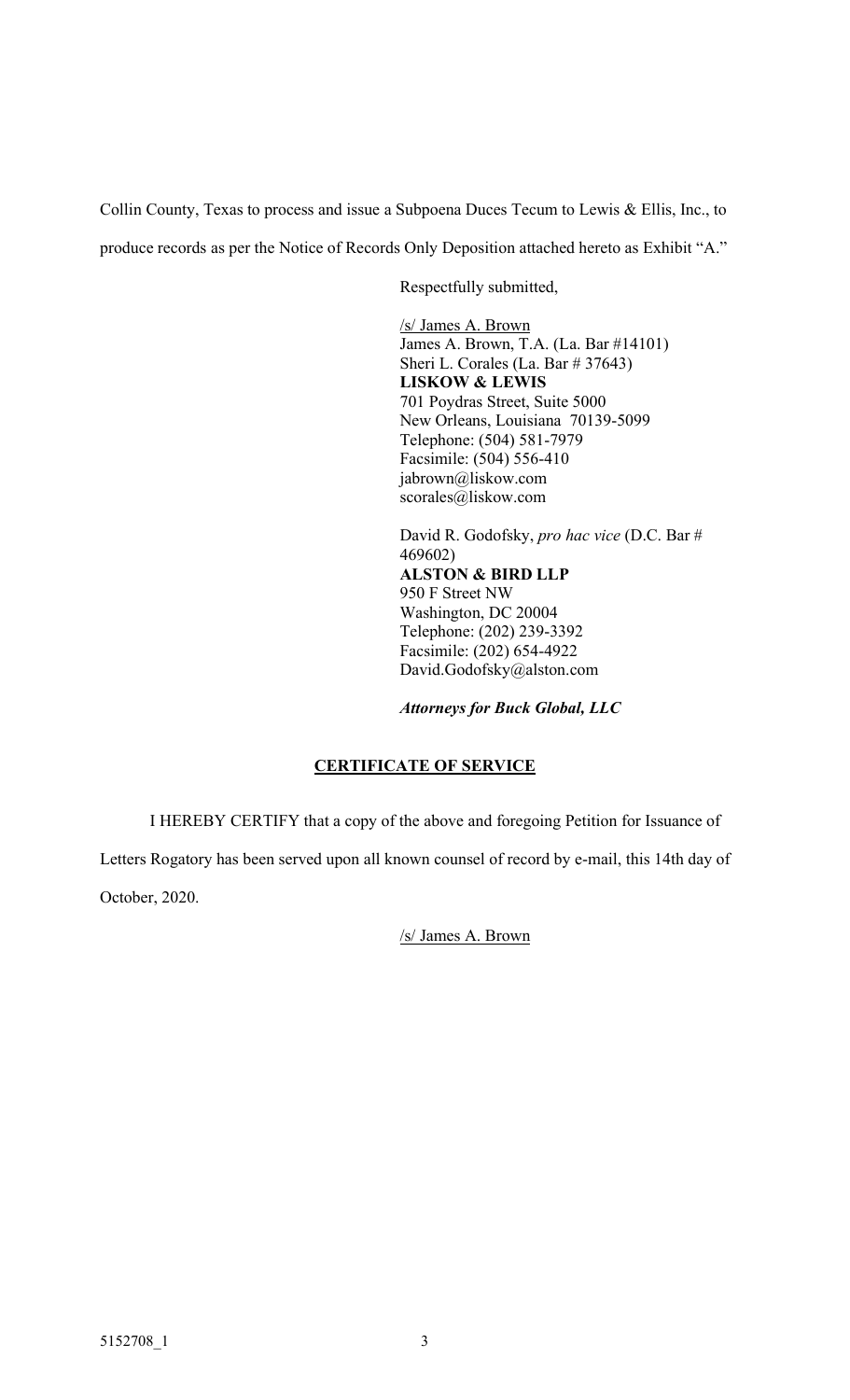#### STATE OF LOUISIANA

NO.: 651,069 SECTION 22

### JAMES J. DONELON, COMMISSIONER OF INSURANCE FOR THE STATE OF LOUISIANA, IN HIS CAPACITY AS REHABILITATOR OF LOUISIANA HEALTH COOPERATIVE, INC.

#### VERSUS

## TERRY S. SHILLING, GEORGE G. CROMER, WARNER L. THOMAS, IV, WILLIAM A. OLIVER, CHARLES D. CALVI, PATRICK C. POWERS, CGI TECHNOLOGIES AND SOLUTIONS, INC., GROUP RESOURCES INCORPORATED, BEAM PARTNERS, LLC, MILLIMAN, INC., BUCK CONSULTANTS, LLC, AND TRAVELERS CASUALTY AND SURETY COMPANY OF AMERICA

FILED: DEPUTY CLERK \* \* \* \* \* \* \* \* \* \* \* \* \* \* \* \* \* \* \* \* \* \* \* \* \* \* \* \*\* \* \* \* \* \* \* \* \* \* \* \* \* \* \* \* \* \* \* \* \* \* \* \*

#### **ORDER**

 Considering the foregoing Petition for Issuance of Letters Rogatory and the information contained therein;

IT IS ORDERED that letters rogatory issue to the appropriate authority in Collin County,

Texas to issue a Subpoena Duces Tecum, to Lewis & Ellis, Inc., 700 Central Expressway South,

Suite 550, Allen, TX 75013, for all purposes provided for by the Louisiana Code of Civil

Procedure.

THUS DONE AND SIGNED at Baton Rouge, Louisiana this \_\_\_\_\_\_\_\_ day of

l

 $\frac{1}{2020}$ .

Hon. Timothy Kelley 19th Judicial District Court Parish of East Baton Rouge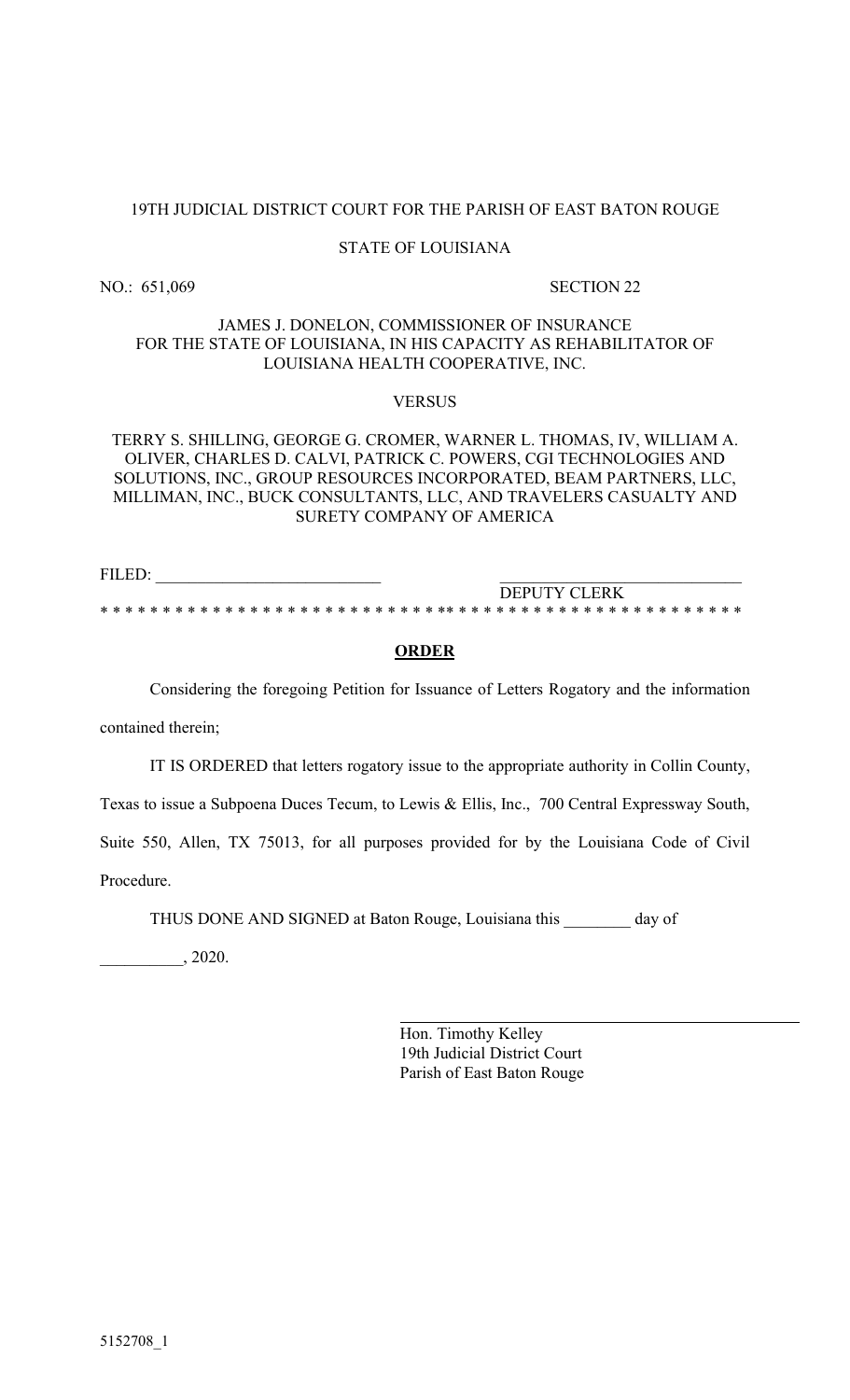#### STATE OF LOUISIANA

NO.: 651,069 SECTION 22

## JAMES J. DONELON, COMMISSIONER OF INSURANCE FOR THE STATE OF LOUISIANA, IN HIS CAPACITY AS REHABILITATOR OF LOUISIANA HEALTH COOPERATIVE, INC.

#### **VERSUS**

## TERRY S. SHILLING, GEORGE G. CROMER, WARNER L. THOMAS, IV, WILLIAM A. OLIVER, CHARLES D. CALVI, PATRICK C. POWERS, CGI TECHNOLOGIES AND SOLUTIONS, INC., GROUP RESOURCES INCORPORATED, BEAM PARTNERS, LLC, MILLIMAN, INC., BUCK CONSULTANTS, LLC, AND TRAVELERS CASUALTY AND SURETY COMPANY OF AMERICA

FILED:

## DEPUTY CLERK

#### LETTER ROGATORY

TO: Any Judge or other Officer of the Collin County, State of Texas, with authority to issue a Subpoena Duces Tecum

In the 19<sup>th</sup> Judicial District Court for the Parish of Baton Rouge State of Louisiana, there is pending a case entitled James J. Donelon, Commissioner of Insurance for the State of Louisiana v. Terry S. Shilling et al (Number 651069, Section 22) and it appears to this Court that the just determination of the issues therein presented requires Lewis & Ellis, Inc. ("Lewis & Ellis") to produce documents as per in the attached Notice of Records Only Deposition (Exhibit "A").

It is therefore requested that you assist this Court by issuing a Subpoena Duces Tecum in accordance with the attached Notice of Records Only Deposition directed to Lewis & Ellis, 700 Central Expressway South, Suite 550, Allen, TX 75013, to appear on November 19, 2020 at 10:00 a.m., at the law offices of Spector & Cox, PLLC, 12770 Coit Road, Suite 1100, Dallas, TX 75251 and to produce documents as noticed per the attached Exhibit "A" (Notice of Records Only Deposition).

THUS DONE AND SIGNED at Baton Rouge, Louisiana this day of \_\_\_\_\_\_\_\_\_\_, 2020.

Hon. Timothy Kelley, 19th JDC Judge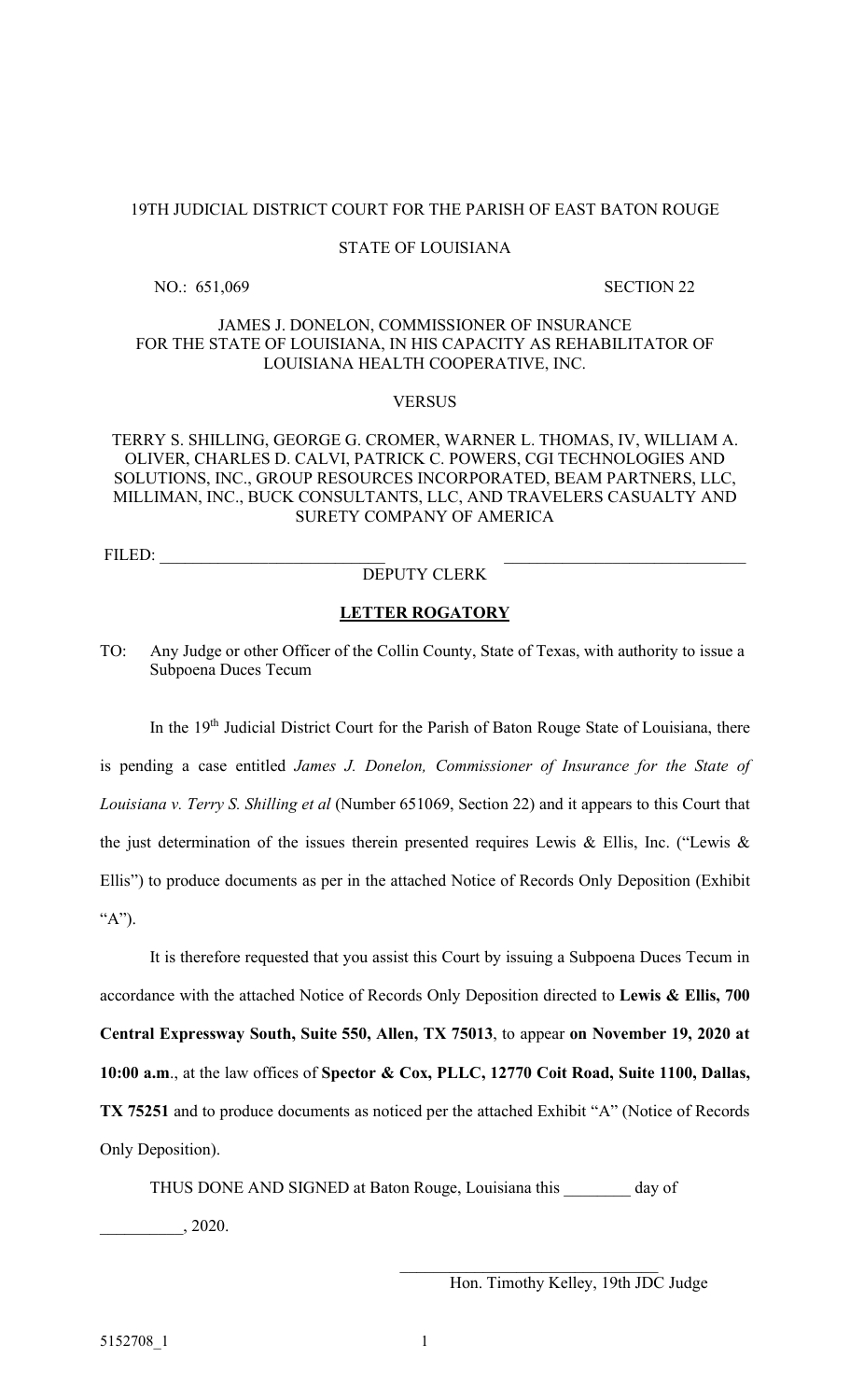#### STATE OF LOUISIANA

NO.: 651,069 SECTION 22

## JAMES J. DONELON, COMMISSIONER OF INSURANCE FOR THE STATE OF LOUISIANA, IN HIS CAPACITY AS REHABILITATOR OF LOUISIANA HEALTH COOPERATIVE, INC.

## VERSUS

TERRY S. SHILLING, GEORGE G. CROMER, WARNER L. THOMAS, IV, WILLIAM A. OLIVER, CHARLES D. CALVI, PATRICK C. POWERS, CGI TECHNOLOGIES AND SOLUTIONS, INC., GROUP RESOURCES INCORPORATED, BEAM PARTNERS, LLC, MILLIMAN, INC., BUCK CONSULTANTS, LLC, AND TRAVELERS CASUALTY AND SURETY COMPANY OF AMERICA

FILED:

## DEPUTY CLERK

#### NOTICE OF RECORDS ONLY DEPOSITION AND SUBPOENA DUCES TECUM

TO:

 Lewis & Ellis, Inc. Attn: Custodian of Records 700 Central Expressway South Suite 550 Allen, TX 75013.

PLEASE TAKE NOTICE that Buck Global, LLC f/k/a Buck Consultants, LLC ("Buck")

will take the records-only deposition of Lewis & Ellis, Inc. ("Lewis & Ellis") on November 19,

2020, beginning at 10:00 a.m. at the offices of Spector & Cox, PLLC, 12770 Coit Road, Suite 1100, Dallas, TX 75251, continuing from day to day until completed. Lewis & Ellis is hereby requested to designate and to make available for deposition at the stated time and place one or more officers, directors or managing agents, or other persons designated to testify on its behalf concerning the production of and identification of the documents specified in Attachment  $``A$ ."

All counsel are invited to participate as they deem fit.

THIS IS A RECORDS ONLY DEPOSITION. NO APPEARANCE WILL BE NECESSARY IF THE DOCUMENTS REQUESTED ON ATTACHMENT "A" ARE PRODUCED BY THE ABOVE SPECIFIED DATE AND TIME. This deposition notice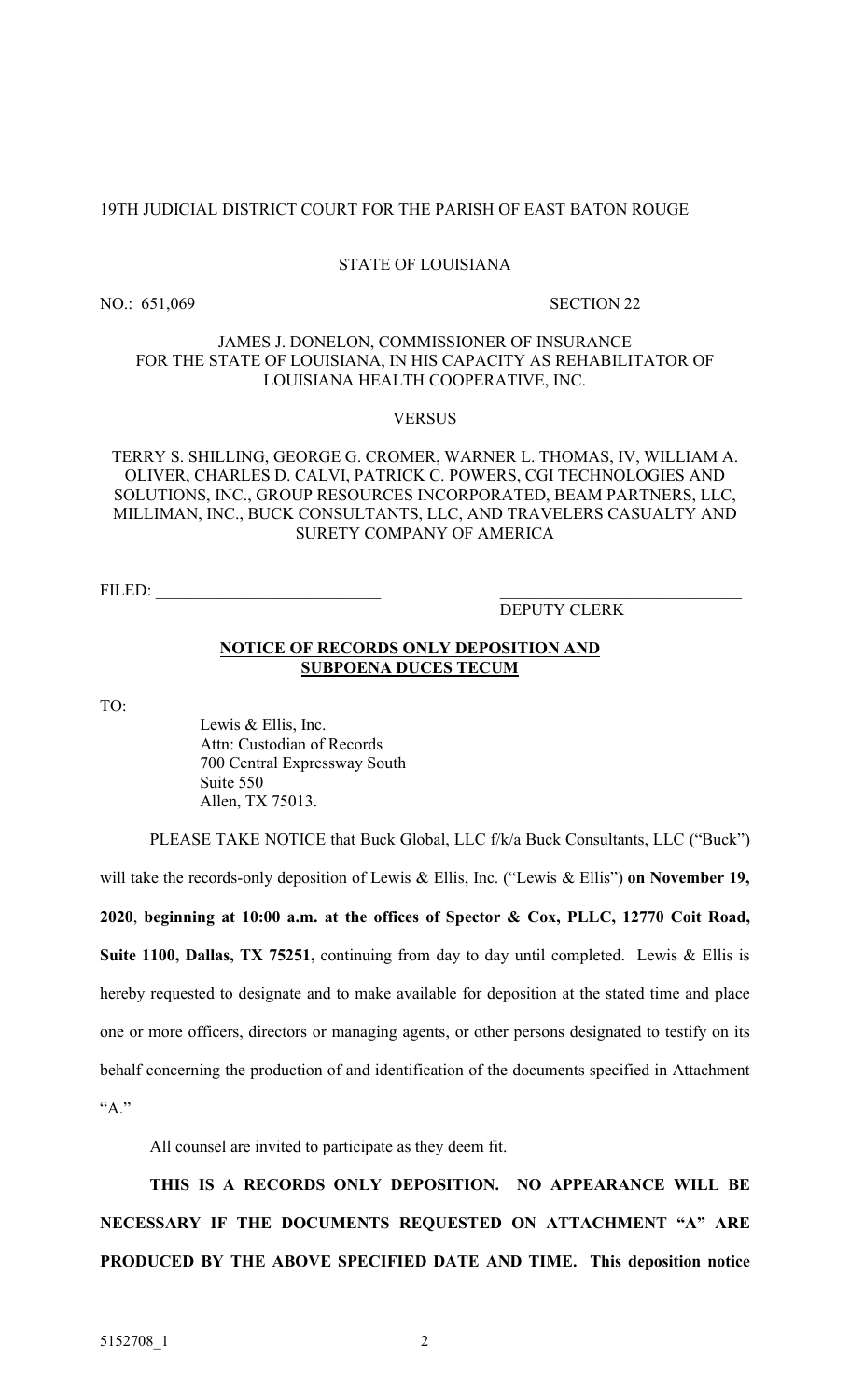and subpoena may be satisfied by mailing certified copies of the subpoenaed materials to the following address: James A. Brown, Liskow & Lewis, 701 Poydras St., Suite 5000, New Orleans, La. 70139, Telephone: (504) 581-7979.

In lieu of producing hard copies, the records may be produced electronically to jabrown@liskow.com and scorales@liskow.com.

A copy of article 1354 of the Louisiana Code of Civil Procedure is attached as Exhibit "B."

Respectfully submitted,

/s/ James A. Brown James A. Brown, T.A. (La. Bar #14101) Sheri L. Corales (La. Bar # 37643) LISKOW & LEWIS 701 Poydras Street, Suite 5000 New Orleans, Louisiana 70139-5099 Telephone: (504) 581-7979 Facsimile: (504) 556-410 jabrown@liskow.com

David R. Godofsky, pro hac vice (D.C. Bar # 469602) ALSTON & BIRD LLP 950 F Street NW Washington, DC 20004 Telephone: (202) 239-3392 Facsimile: (202) 654-4922 David.Godofsky@alston.com

Attorneys for Buck Global, LLC

# CERTIFICATE OF SERVICE

I HEREBY CERTIFY that a copy of the above and foregoing has been served upon all

counsel of record by e-mail this 14th day of October, 2020.

/s/ James A. Brown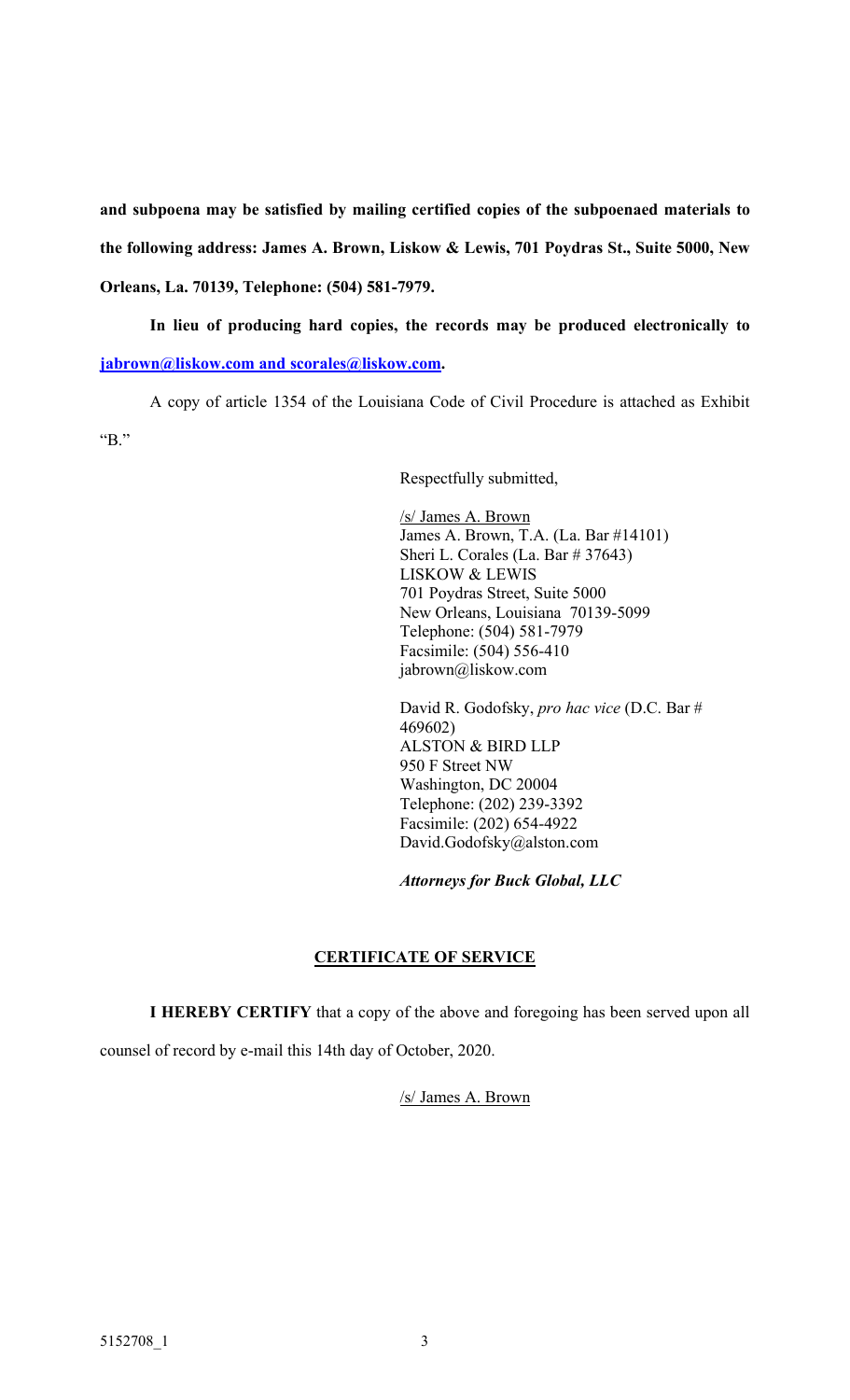## EXHIBIT A TO SUBPOENA DUCES TECUM **INSTRUCTIONS**

A. These document requests and the terms used herein shall be construed to require the fullest and most complete disclosure permitted by law.

B. Each paragraph herein shall be construed independently and not with reference to any other paragraph for the purposes of limitation.

C. In construing these document requests, the singular shall include the plural and the plural shall include the singular.

D. Information shall not be withheld merely because such information is stored electronically (e.g., word processing files, electronic mail, text messages, databases, accounting information, and spreadsheets). For retrievable information stored in computers, please provide a copy both on paper and on magnetic media, and provide or identify a suitable program or method of retrieving the information.

E. Should you have any questions or concerns about these requests, please immediately contact undersigned counsel.

## DEFINITIONS

1. The term "Document" shall be broadly construed as provided by the Louisiana Code of Civil Procedure and shall include, without limitation, every writing, drawing, graph, chart, photograph, sound recording, image, or other data that is in your possession, custody, or control, including those kept by electronic, magnetic, photographic, or mechanical means, any drafts or revisions pertaining to any of the foregoing, and any other data compilations from which information may be obtained. Any document or copy of any document that contains any note, comment, addition, deletion, insertion, annotation, alteration or otherwise comprises a nonidentical copy of another document shall be treated as a separate document subject to production.

2. "Person" shall mean natural persons, corporations, partnerships, joint ventures, associations, joint stock companies, trusts, unincorporated organizations, governments or political subdivisions thereof, and governmental agencies.

3. The terms "and" and "or," as used herein, shall be construed either conjunctively or disjunctively as necessary to bring within the scope of this demand any document or information that might be deemed outside its scope by another construction of these terms.

4. The singular form of any noun or pronoun shall be considered to include within its meaning the plural form of the noun or pronoun so used, and vice versa. The masculine form of a noun or pronoun shall be considered to include within its meaning the feminine and neuter genders.

5. "You" and "Your" and means Lewis & Ellis, its employees, directors, officers, members, agents and/or representatives.

6. "LDI" means the Louisiana Department of Insurance, its employees, directors, officers, members, agents and/or representatives.

7. "Rehabilitator" means James J. Donelon, the Commissioner of Insurance for the State of Louisiana, in his capacity as Rehabilitator of Louisiana Health Cooperative, Inc, through his duly appointed Receiver, Billy Bostick.

8. "Buck" means Buck Global, LLC f/k/a Buck Consultants, LLC ("Buck"), its employees, directors, officers, agents and/or representatives.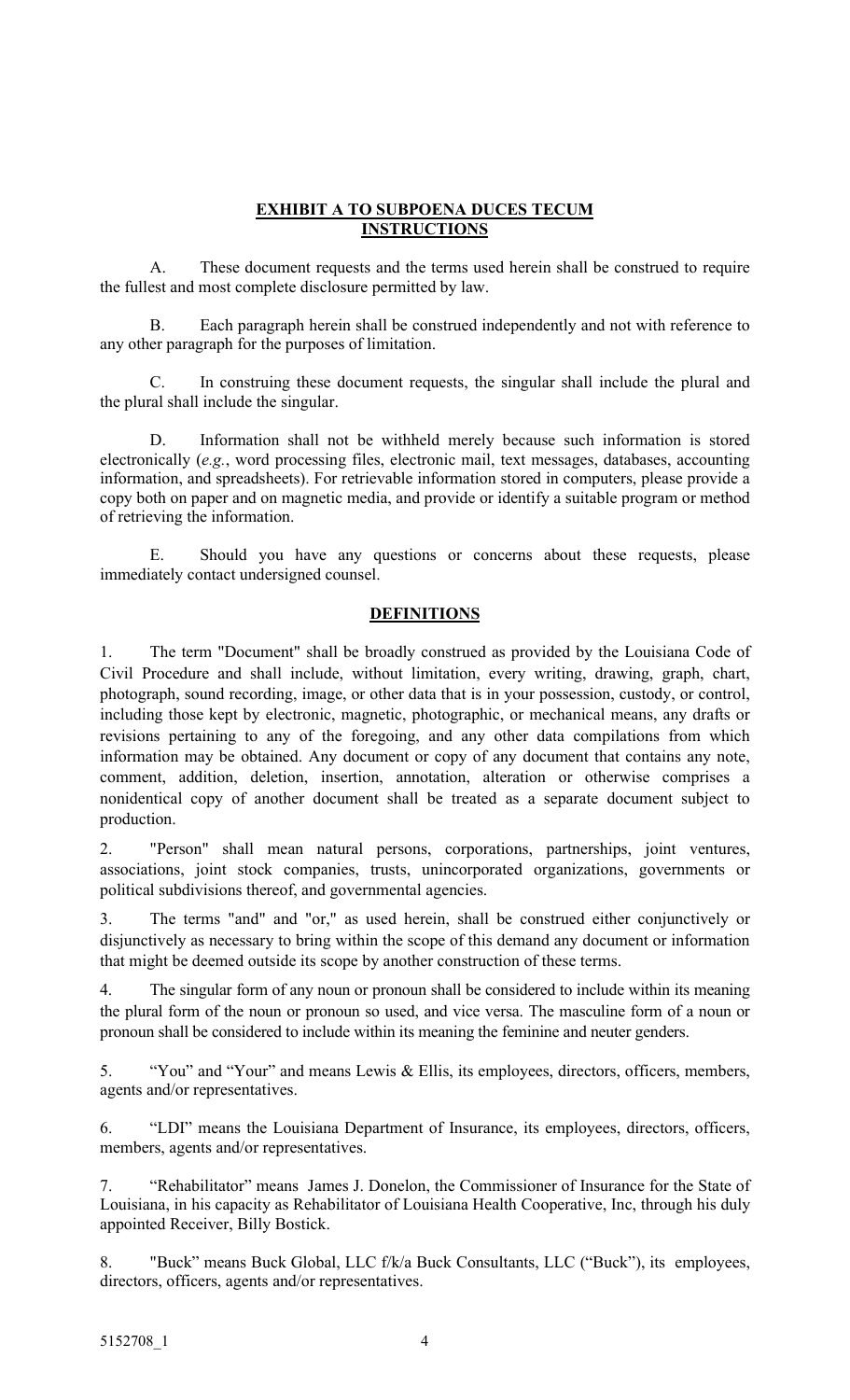9. "Milliman" means Milliman, Inc., its employees, directors, officers, agents and/or representatives.

10. "LAHC" means Louisiana Health Cooperative, Inc., its employees, directors, officers, members, agents and/or representatives.

11. "CMS" refers to the U.S. Department of Health and Human Services, Centers for Medicare & Medicaid Services.

12. "SAP" refers to Plaintiff's October 25, 2017 Second Supplemental, Amended and Restated Petition in the matter captioned Donelon v. Shilling et al, No. 651,069, 19th JDC, Parish of East Baton Rouge, State of Louisiana.

13. "Communication" shall mean any transmission or exchange of information by written, oral, pictorial, electronic, or other perceptible means, including, but not limited to, correspondence, hand deliveries, mailings, telefaxes, facsimiles, telecopies, telegraphs, cables, emails, cellular/telephone conversations, text messages, video conferences, instant messages or chats, video conversations through applications like Skype or FaceTime, personal conversations, meetings, and the like—whether in email accounts (including emails and attachments located in deleted folders), cellphones, laptops, netbooks/notebooks, workstations, servers, other drives, drive images, backup tapes and databases at your headquarters, one of your facilities, or hosted by your vendor.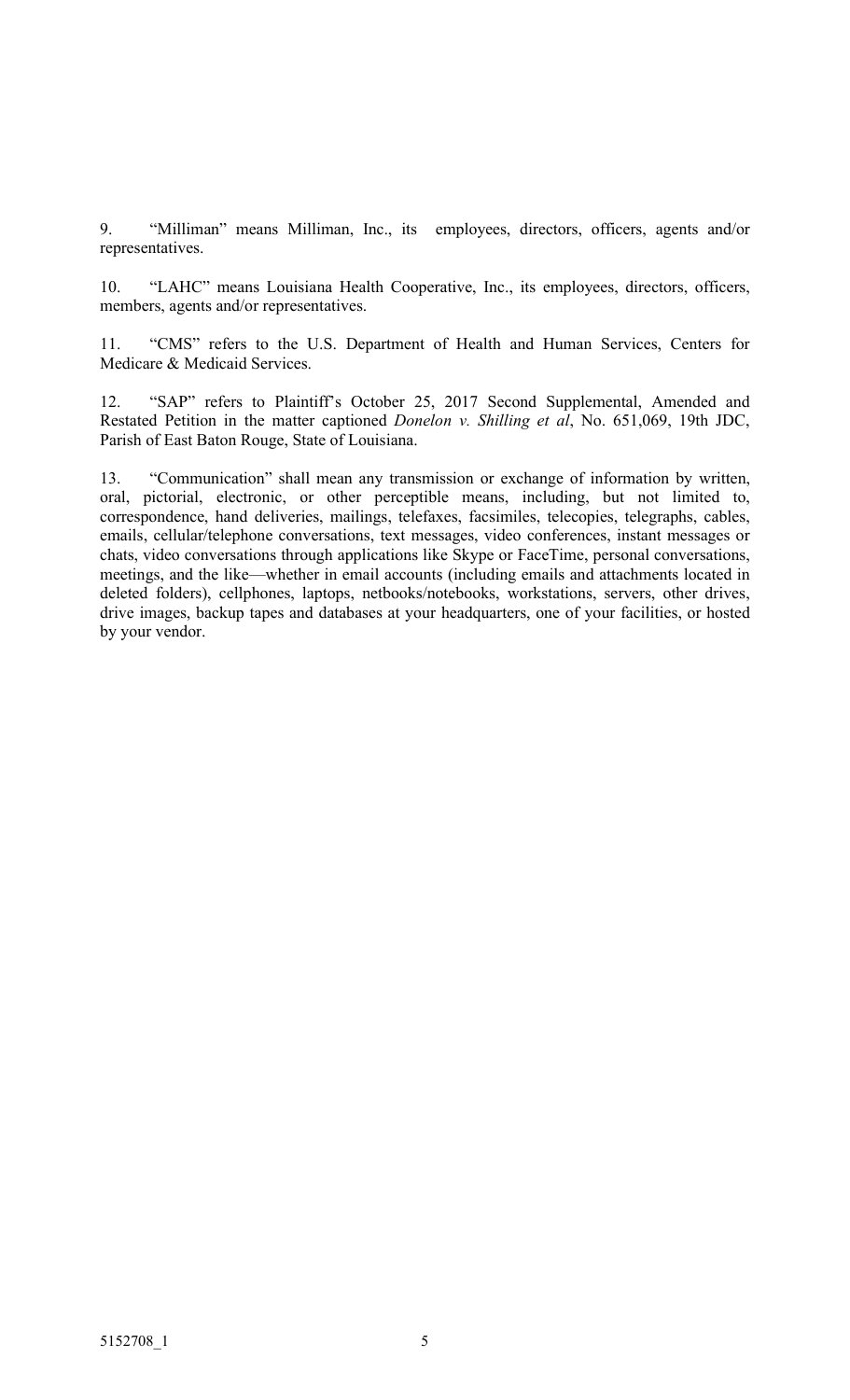## DOCUMENTS TO BE PRODUCED

1. All documents reflecting Buck's professional services and work for LAHC.

2. All documents reflecting Milliman's professional services and work for LAHC.

3. All documents, including e-mail, reflecting communications between You and Buck.

4. All documents, including e-mail, reflecting communications between You and Milliman.

5. All documents, including e-mail, reflecting communications between You and the LDI and/or CMS, pertaining to LAHC.

6. All documents, including e-mail, reflecting communications between You and the Rehabilitator, pertaining to LAHC.

7. All documents reflecting or analyzing the role and impact of expected risk corridor payments in the formation of LAHC and in the planning and projections for its financial performance following its formation.

8. All documents reflecting or analyzing the impact of the failure to make risk corridor payments to LAHC upon its operations and financial condition.

9. All documents reflecting LDI's review and approval of LAHC's 2014 and 2015 rates.

10. All documents reflecting Your review, assessments, findings and/or conclusions relating to Buck's and Milliman's actuarial analyses, reports and other work for LAHC.

11. All documents reflecting Your assessments and reviews of LAHC's rates arising from or related to Milliman's actuarial work for LAHC.

12. All documents reflecting Your assessments and reviews of LAHC's rates arising from Buck's actuarial work for LAHC, including but not limited to, Your 2014 review of LAHC's 2015 QHP (Individual Health) filing for individual and catastrophic products and LAHC's 2015 Small Group filing.

13. All documents reflecting any attempt by LAHC, LDI, You, or other person or entity to pressure or otherwise influence Milliman to lower the 2014 rates.

14. All documents reflecting or analyzing a) LAHC's CO-OP application (including any feasibility study or business plan), b) pro forma submissions, c) rate filing submissions, d) requests for additional funding, e) any corrective action plan, f) the "3Rs" set out under the Patient Protection and Affordable Care Act (the "ACA"), g) the decision to retain or terminate any consulting actuary or third-party administrator, h) LAHC's financial condition, i) the basis for terminating any actuary or third-party consultant.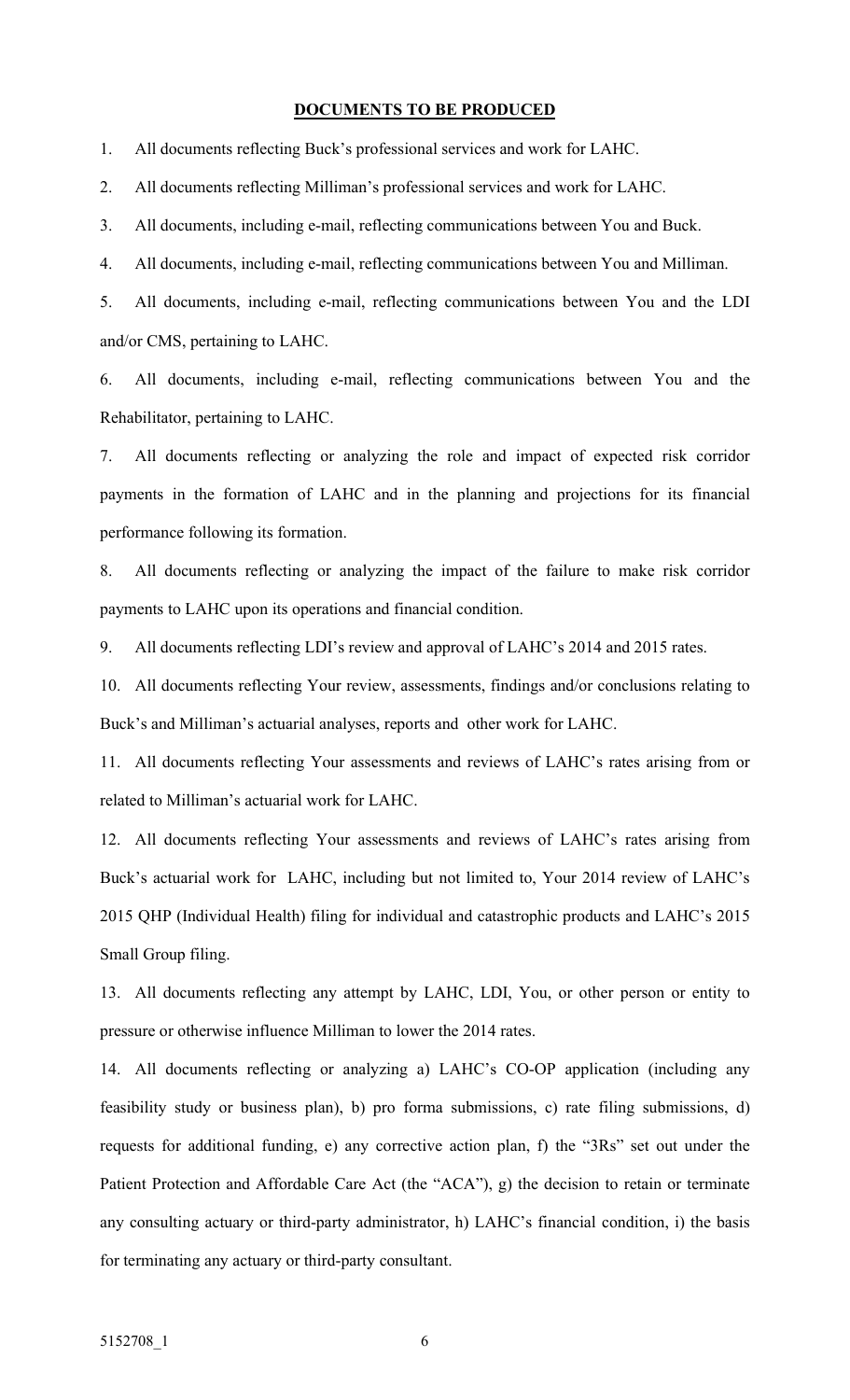15. All documents, including e-mail, reflecting communications with the LDI and /or with CMS concerning: a) LAHC's CO-OP application (including any feasibility study or business plan), b) pro forma submissions, c) rate filing submissions, d) requests for additional funding, e) any corrective action plan, f) the "3Rs" set out under the Patient Protection and Affordable Care Act (the "ACA"), g) the decision to retain or terminate any consulting actuary or third-party administrator, h) LAHC's financial condition, i) the basis for terminating any actuary or thirdparty consultant.

16. All documents, including e-mail, reflecting communications between LDI and You, regarding (i) the review of LAHC's premium rates for any and all years, (ii) any and all work and services performed by Milliman for LAHC, and (iii) any and all work and services performed by Buck for LAHC.

17. All documents and communications, including e-mail, between LAHC and LDI regarding (i) the review of LAHC's premium rates for any and all years, (ii) any and all work and services performed by Milliman for LAHC, and (iii) any and all work and services performed by Buck for LAHC.

18. All internal documents and communications, including e-mail, within Lewis & Ellis regarding the review of any and all of LAHC's premium rates.

19. All documents and communications, including e-mail, between You and LDI and/or CMS regarding the review of any and all of LAHC's premium rates.

20. All documents and communications reflecting or analyzing LAHC financial statements for the 2014, 2015, 2016, and 2017 calendar years, including but not limited to: (a) GAAP financial statements; (b) Financial statements prepared in accordance with statutory accounting principles, including convention statements filed with LDI; (c) Actuarial memoranda prepared by actuaries other than Buck supporting the calculation of claim reserves, IBNR (incurred but not reported) liabilities, and any other liabilities used in the preparation of the LAHC financial statements.

21. All documents and communications, including e-mail, between You and LDI and/or CMS regarding LAHC's projected financial condition and solvency.

22. All documents and communications, including e-mail, between You and LDI and/or CMS regarding LAHC's operational problems.

-7-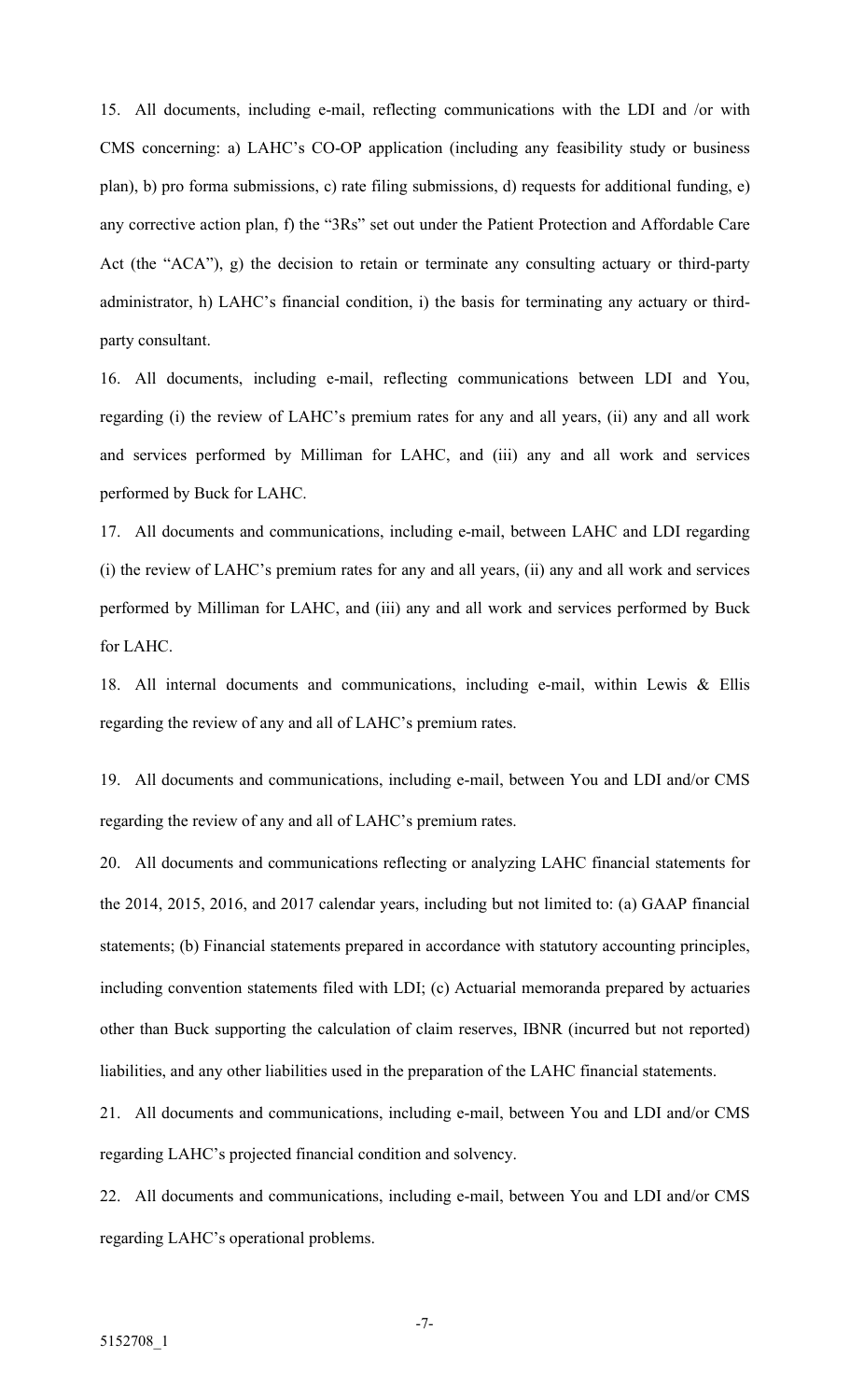23. All engagement agreements and/or other agreements entered into between You and the LDI pertaining to LAHC.

24. All documents and communications reflecting any instructions from LDI, or any agreements between You and LDI, as to the method, standards, manner, procedure, and/or scope for Your reviews of premium rates and/or of the reports, analyses, recommendations or other work product of Buck, Milliman, or other actuaries.